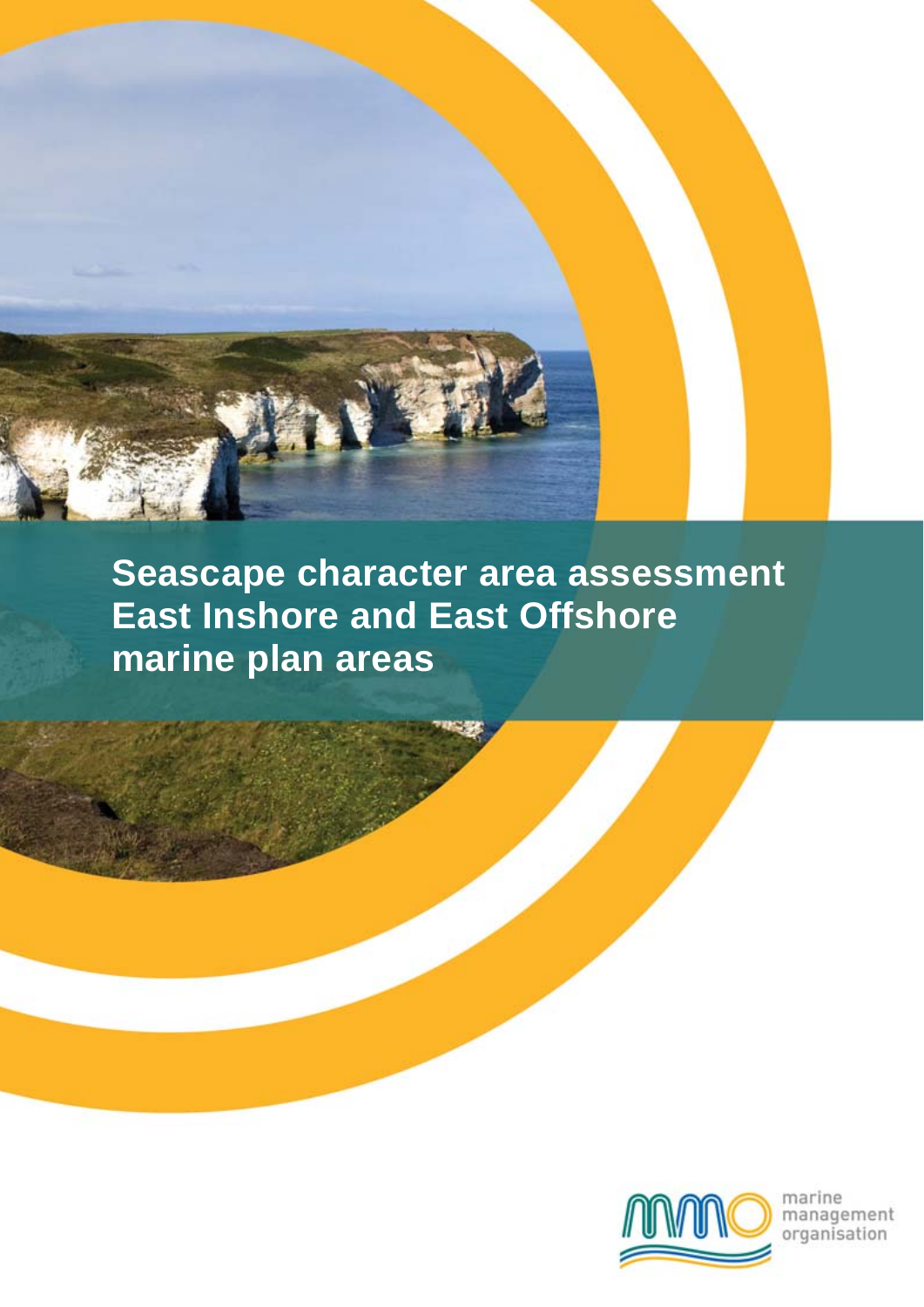## **Contents**

| Appendix 1: Character area map (URS Scott Wilson Report, Figure 1.13) Appendix 2: |
|-----------------------------------------------------------------------------------|
|                                                                                   |
| Appendix 2: Key characteristics (as defined by URS Scott Wilson)  14              |
|                                                                                   |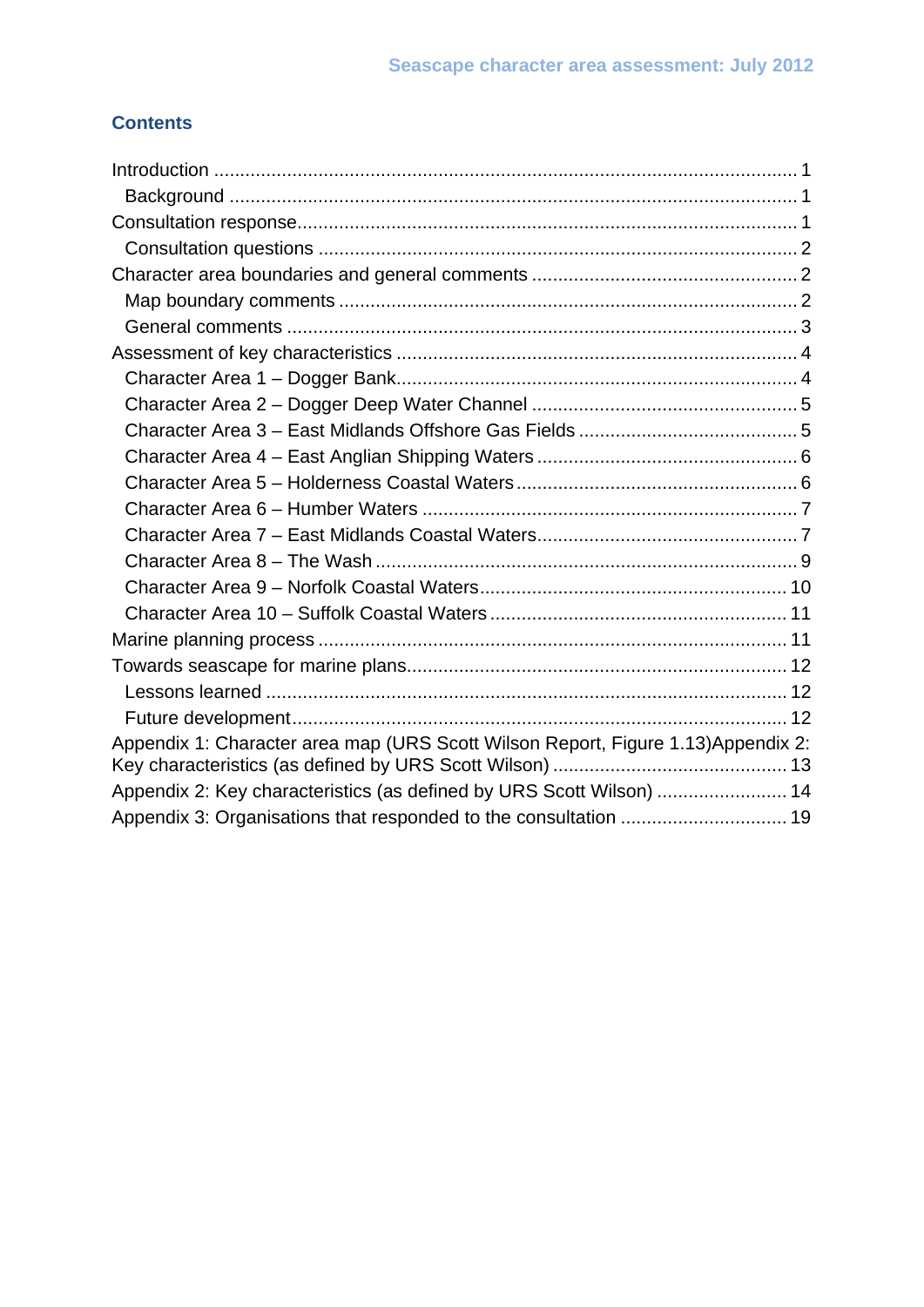# <span id="page-2-0"></span>**Introduction**

This report has been produced by the Marine Management Organisation (MMO) to summarise and respond to comments received following the informal consultation of the key characteristics for the 10 character areas as outlined by URS Scott Wilson in their pilot study produced for Natural England.

This report should be viewed as an update and a record of development towards the revision of the key characteristics. **It is not intended to reproduce or replace the pilot study produced by URS Scott Wilson.** The aim of the consultation was to engage with stakeholders to verify the key characteristics and make amendments, where necessary, to enable the MMO to include these as part of their evidence base for policy development within marine planning.

## **Background**

The URS Scott Wilson report was completed in March 2011. The pilot study set out to undertake a seascape character assessment at a strategic scale for the MMO's marine plan areas 3 and 4 and part of 6. Commissioned by Natural England, following discussion with the MMO, the report was undertaken over a 12-week period to inform the marine planning process. However, due to time constraints it was not possible to undertake any stakeholder engagement at that time.

In April 2012 the MMO and the Department for Environment, Food and Rural Affairs (Defra) hosted a meeting to discuss how the work carried out by URS Scott Wilson might be taken forward into marine planning. An outcome of this meeting identified that further strategic analysis of the key characteristics for character areas was required. It was established that this work would be undertaken by a select group of stakeholders who have a specific knowledge of the character areas.

# **Consultation response**

We would like to thank all those who took time to respond to the consultation and for your continued support for the development of seascape characterisation. We received 18 responses containing over 300 individual comments from a select group of stakeholders. The consultation ran over a two-week period and closed on 27 April 2012. Knowledge and expertise contributed will prove invaluable to the process.

We have worked to align comments to each of the character areas specific to the key characteristics. We also considered the more general comments on methodology and map boundaries. Details of these can be found in the body of the report.

We have used the comments to define a list of amended key characteristics. Having gained approval from Natural England, these will form the evidence base for policy development within the first marine plans for the East Inshore and East Offshore areas.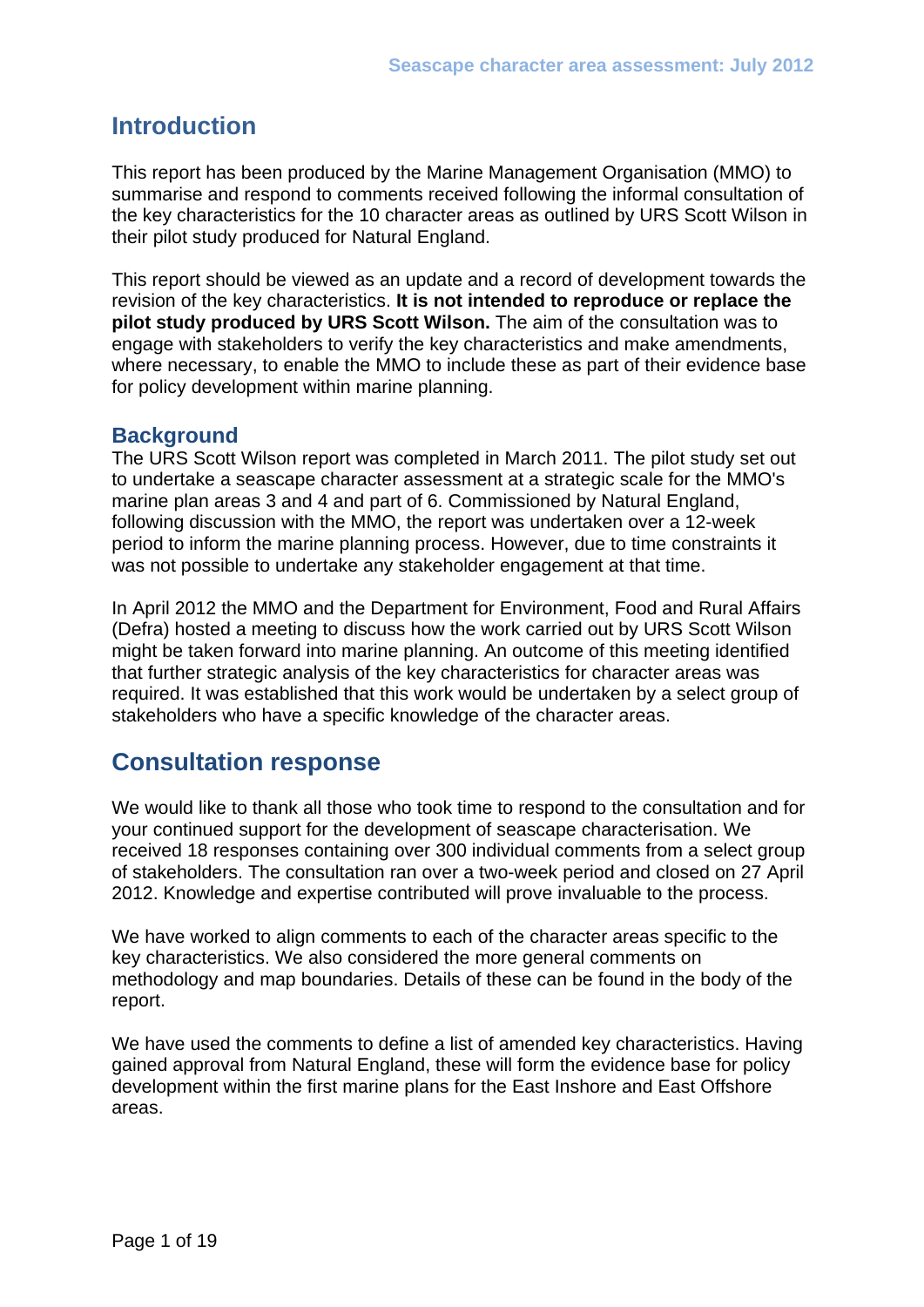## <span id="page-3-0"></span>**Consultation questions**

We asked two specific questions to help focus the consultation. The questions with a brief explanation of the comments received are as follows. More detailed summarised comments can be found in the body of the report.

#### **1. Do you agree with the 10 character area boundaries depicted on the map? (Please note lines on the map do not depict areas of sight – they are there to separate areas with differing character. In reality these lines maybe more indistinct than suggested on the map.)**

We received many comments to suggest that the character area boundaries proposed by URS Scott Wilson are appropriate for the East plan areas. We also received more specific comments to suggest that defining key characteristic could benefit from making changes to some of the character area boundaries.

#### **2. Do the key characteristics identified in each of the character areas look correct? If not can you tell us why and please suggest alternatives.**

A summary of comments has been provided for each of the character areas used to amend the key characteristics. For obvious reasons this summary does not include all comments received however, it is hoped this will enable stakeholders to identify where specific changes have been made. The original key characteristics produced by URS Scott Wilson can be found at Appendix 2.

To note: specific comments in relation to environmental heritage and archaeological importance have been included using one standard term. We felt this was necessary to retain the strategic nature of the key characteristics. Unfortunately, historic character was not included by URS Scott Wilson in their initial study. The MMO are working with English Heritage to ensure the work carried out in the East Inshore and East Offshore areas (to look at historic seascape characterisation) is included as part of the evidence base for marine plans. This will be taken forward as a separate activity that will feed into the overall marine planning evidence base.

In relation to areas designated for wind turbine development. We agree that Round 3 wind farms are not yet a feature for seascape characterisation and have, where appropriate, removed these from the key characteristics. However, we thought it appropriate to mention future development of the industry due to spatial conditions and previously designated Round 3 zones which will be included in future iterations of the characteristics. We do appreciate that the character of some areas may change due to deployment of renewable energy projects that benefit from existing approaches, but have not yet been developed.

# **Character area boundaries and general comments**

### **Map boundary comments**

The URS Scott Wilson report indicates that the definition of character area boundaries has been produced with some limitations. "The limits of character areas at unbounded extents are not defined within the scope of the study and therefore URS Scott Wilson has recommended that this be validated by further study work within adjacent Marine Plan Areas". This may be taken forward further in the future, possibly after the introduction of the first marine plans.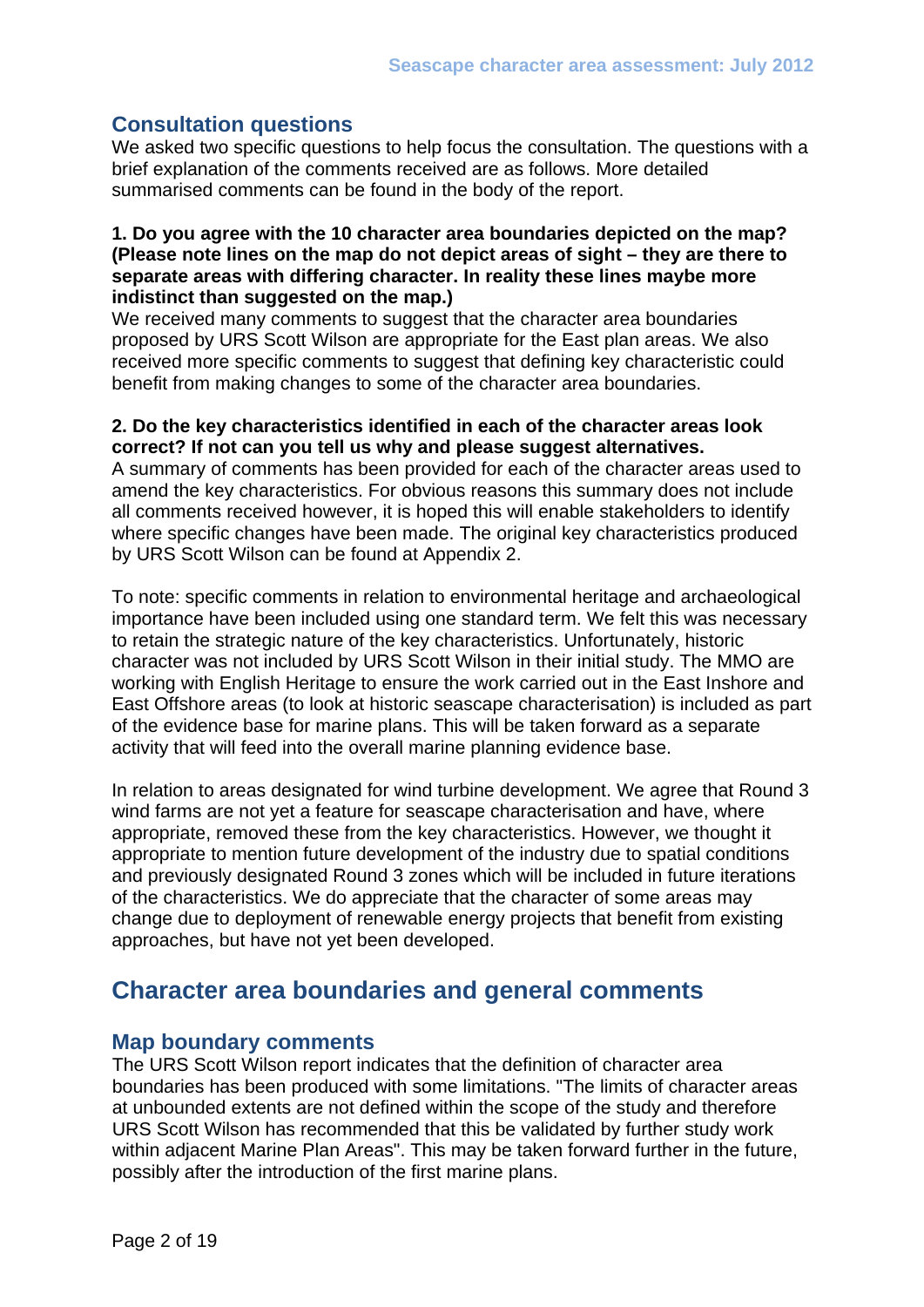<span id="page-4-0"></span>A small number of stakeholders suggested that we should move character area boundaries to include specific land marks or places into different areas. The timetable for planning the first marine plans for East Inshore and East Offshore areas is a challenging one. The MMO are committed to the inclusion of current and future seascape assessments into the marine planning process. We have therefore, taken the decision not to revise plan area boundaries at this stage in the planning process. Boundary comments will therefore be taken forward in future work for the East plan areas and at an early stage for future marine plan areas.

#### **Summarised comments**

Comments received:

- There isn't a natural division in this part of the coast. Arguably, northward to Gorleston is more similar to Lowestoft than it is to Great Yarmouth, so potential for moving the boundary northwards.
- I would suggest that the southernmost boundary of 5 Holderness Coastal Waters could be moved very slightly northwards, so that the whole of Spurn Point is very clearly included within Humber Waters.
- The line across the face of The Wash (area 8) might be a tidal factor? The line between area 7 (East Midland) and area 9 (Norfolk Coastal Waters) appears to be around Weybourne, where coastal sediment flow down the east coast divides with some moving west, with accretion in some areas, and some moving east and down the coast, through areas of coastal erosion.
- The boundaries on the map are all fine, perhaps with the exception of Areas 7 and 9. I'm not sure this reflects a recognisable break in character which may be better placed at The Wash? The North Norfolk coast is very similar in character from The Wash to the more easterly areas.
- The Suffolk Coastal Waters (Area 10) looks to be sensibly drawn but for Norfolk the definition, naming and description of the areas is in need of further work.
- Area 7 "East Midlands Coastal Waters" needs more thought.
- For the coast of Norfolk I think it would be worth drawing on the large-scale natural characteristics of the coastline more closely, as follows:
	- o A separate character area of North Norfolk Coastal Waters, from east of Hunstanton to Weybourne (start of the cliffed coastline).
	- o A second revised inshore character area, perhaps named "East Norfolk Coastal Waters" from Weybourne to south of Happisburgh (end of the cliffed coastline).
	- o I think it would be useful for each inshore character area, and if possible for offshore character areas, to give a brief indication of the area covered, as this isn't always very clear on maps. I also think it would be useful to separate natural characteristics and human uses and influences.
- The Suffolk Coastal Waters (Area 10) looks to be sensibly drawn but for Norfolk the definition, naming and description of the areas is in need of further work. In particular Area 7 "East Midlands Coastal Waters" needs more thought.

### **General comments**

We have tried where possible to remove or amend characteristics which are similar or lead to uncertainty. We will take comments forward into future development of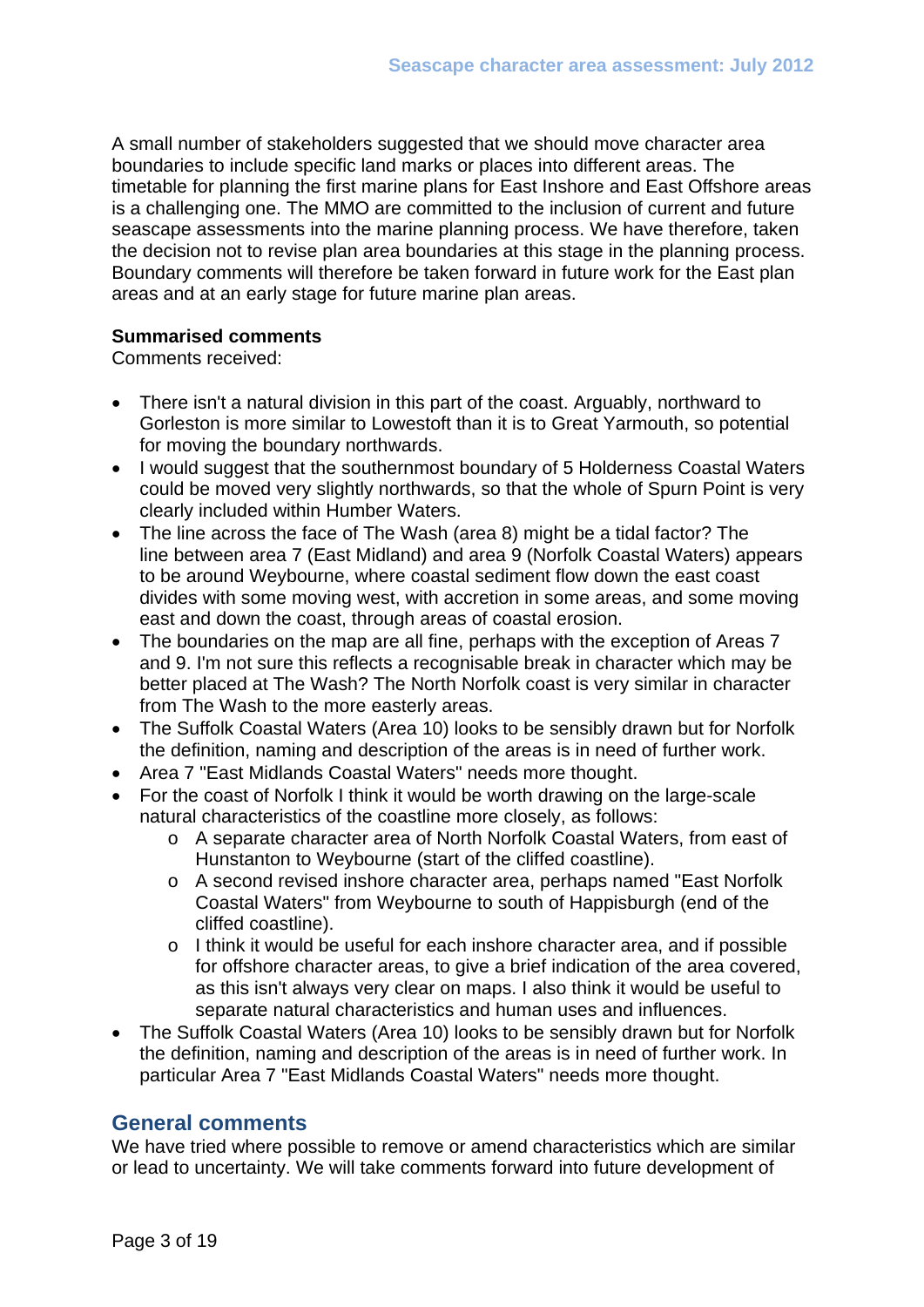<span id="page-5-0"></span>seascape characterisation within the East plan areas and future plan areas. Comments which relate to more than one character area, such as heritage or archaeological potential, we have included a standard term for consistency.

#### **Summarised comments**

Comments received:

- Looking at the lists of key characteristics for each character area, they seem not to have any order or structure. ...I would suggest that the key characteristics might be more memorable in the form of a list that is structured in a consistent manner.
- The order of the characteristics does not seem quite right. It would work better if they were laid out in some sort of order, ...it would be more useful if each area was laid out in a similar consistent way
- Some of the character areas have several bullet points which saying the same thing but in a different way
- Most of the key characteristics appear to be accurate although there are some significant oversights. Most notably although the archaeological potential of 'Doggerland' is recognised in Area 1 this term applies to the entire East Offshore and East Inshore areas and should be a key characteristic of all 10 character areas.
- As noted in the document 'Limitations and scope for future work', there were many constraints to carrying out a full assessment of the character areas, these have led to a narrow representation of each of the character areas and hence in their current form should not be classed as 'key characteristics', as they do not fully reflect the character of the areas.

# **Assessment of key characteristics**

## **Character Area 1 – Dogger Bank**

#### **Summarised comments**

Comments received suggested:

- The importance of fishing in the Dogger Bank area should be strengthened.
- The remote nature of Dogger Bank should be included.
- What is meant by 'archaeological potential' reworded this to standard term.
- Removed wind farm reference in line with comments for other character areas.

- Extensive and remote areas of relatively shallow waters.
- Visually unified and expansive open water character.
- Widespread sand bank habitat.
- Significant fisheries area because of important fish spawning and nursery habitats.
- Expansive seascape with few surface features.
- Important archaeological features present.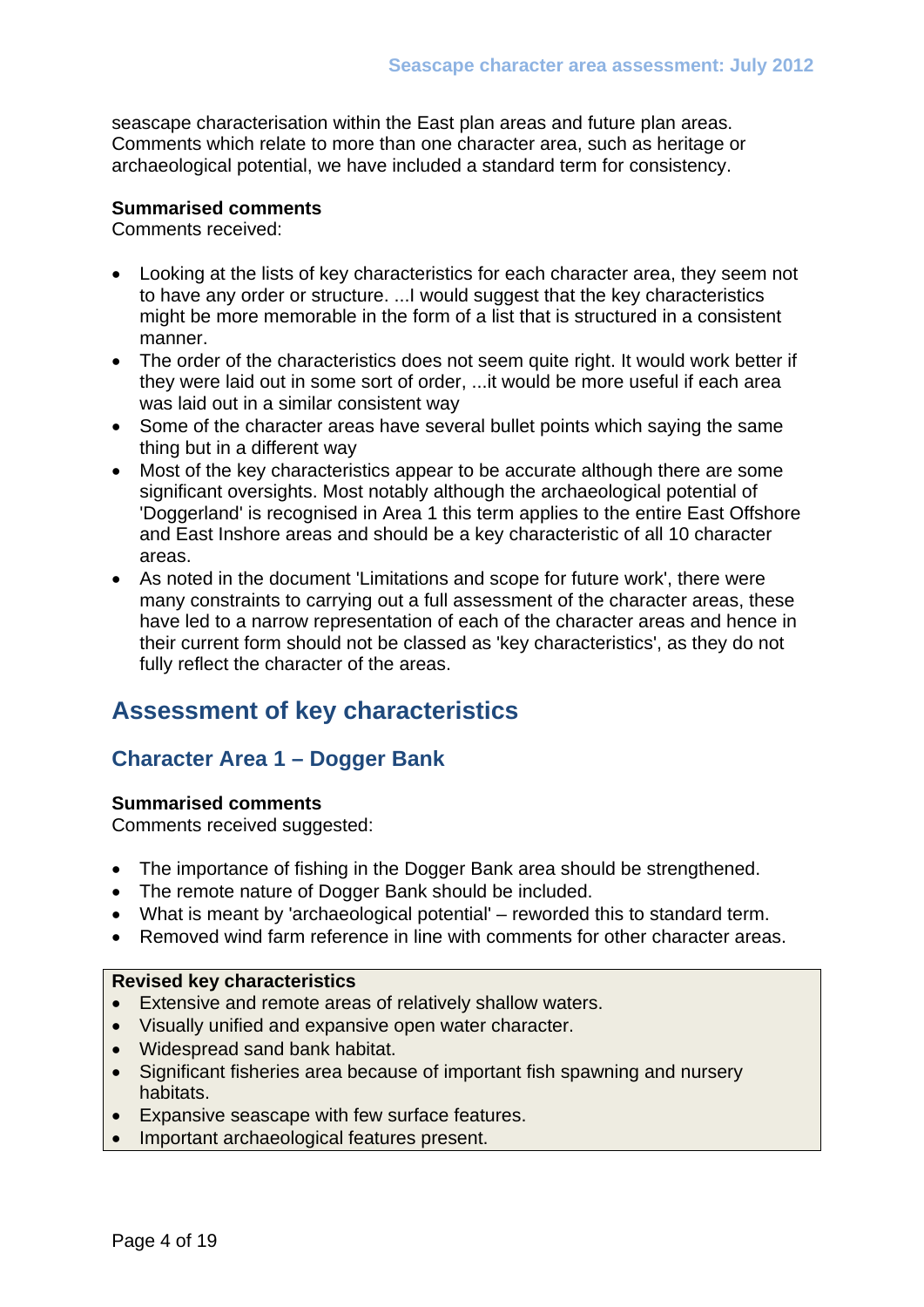## <span id="page-6-0"></span>**Character Area 2 – Dogger Deep Water Channel**

#### **Summarised comments**

Comments received suggested:

- The reference to the size of the Outer Silver Pit is incorrect.
- Revision to bullet 5 required.
- Gas platforms mentioned twice.
- Dogger Deep Water Channel would probably have been a focus for human activity during the Mesolithic period prior to sea-level rises.
- Extensive area designated for Round 3 wind farms is not a characteristic.

#### **Revised key characteristics**

- West-to-east deep channel which cuts across the south of Dogger Bank, known as the Outer Silver Pit.
- Broad channel at its widest part is 125 to 175 km (75 to 105 miles) with waters deepening to between 60 and 70 metres in places.
- Expansive seascape with small concentrations of gas platforms.
- Significant fisheries area because of important fish spawning and nursery habitats.
- Once a lake with tributaries of melt-water supplied from glaciers to north of Dogger Bank.
- Designated as a military practice area.
- Major North Sea navigation route.
- Concentration of gas platforms.
- Important archaeological features present.

## **Character Area 3 – East Midlands Offshore Gas Fields**

#### **Summarised comments**

Comments received suggested:

- Not clear why gas and aggregate activities are nationally important.
- Add 'extensive palaeo-environmental features'.

- Concentrations of offshore gas extraction and aggregate extraction activities.
- Extensive shallow offshore waters generally below 30 metres.
- Represents some of the UK's most extensive stores of shallow subtidal sediments.
- Series of submerged long straight sand banks and tidal sand ridges which pose navigational difficulties.
- Widespread sand bank habitats that support large fish spawning and fish nursery grounds.
- Commercial offshore activities such as fishing, dredging and dumping have a localised influence on benthic and pelagic environments.
- Significant fisheries areas.
- Important archaeological features present.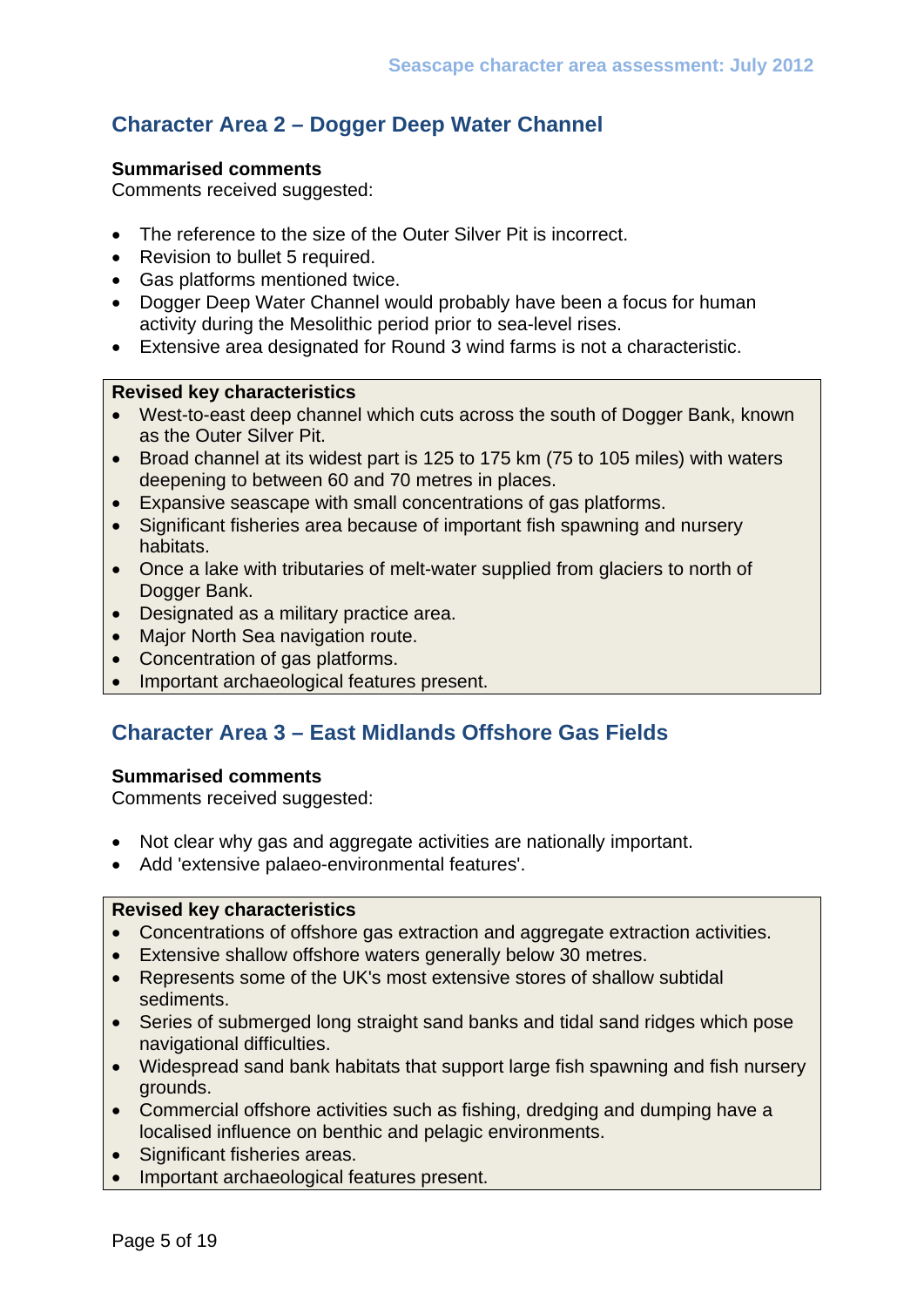## <span id="page-7-0"></span>**Character Area 4 – East Anglian Shipping Waters**

#### **Summarised comments**

Comments received suggested:

- Early human remains and environmental records should be included.
- Add 'Important archaeological potential associated with marine aggregates'.
- Large areas designated for Round 3 wind farms is not a characteristic.

#### **Revised key characteristics**

- Dense concentration of shipping activity.
- Consistently deep water between 20 and 50 metres.
- Designated shipping routes.
- Visually unified and expansive open water character with few surface features.
- Extensive offshore commercial activities such as fishing and dredging.
- Large military practice area.
- Windfarm developments and gas fields.
- Important archaeological features present.

## **Character Area 5 – Holderness Coastal Waters**

#### **Summarised comments**

Comments received suggested:

- To reword bullet one.
- I would also question 'Large and featureless seaward horizon' I think there needs to be a proviso added here to take into account proposed offshore wind farms – this will remain until the character of the area changes.
- The Holderness Coast also features extensive WW1 and WW2 coastal defences.
- Good variety of seabirds widespread throughout inshore waters.

- Expansive, sweeping coastline undergoing dynamic natural coastal processes of erosion.
- Extensive soft glacial till cliffs.
- Heritage Coasts of Flamborough Head and Spurn Head to the northern and southern extents.
- Open, exposed character by merit of low lying coastal topography and an absence of vegetation.
- Large and featureless seaward horizon.
- Flat topography results in the views of the seascape from land being generally restricted to coastal towns and immediate cliff edges.
- Heavily potted coastal waters with strong fishing heritage.
- Generally shallow waters which preclude commercial shipping.
- Submerged gas pipelines and Easington Gas refinery.
- Military practice area.
- Extensive WW1 and WW2 coastal defences, subject to coastal erosion.
- Variety of roosting and feeding seabirds dispersing from nesting areas.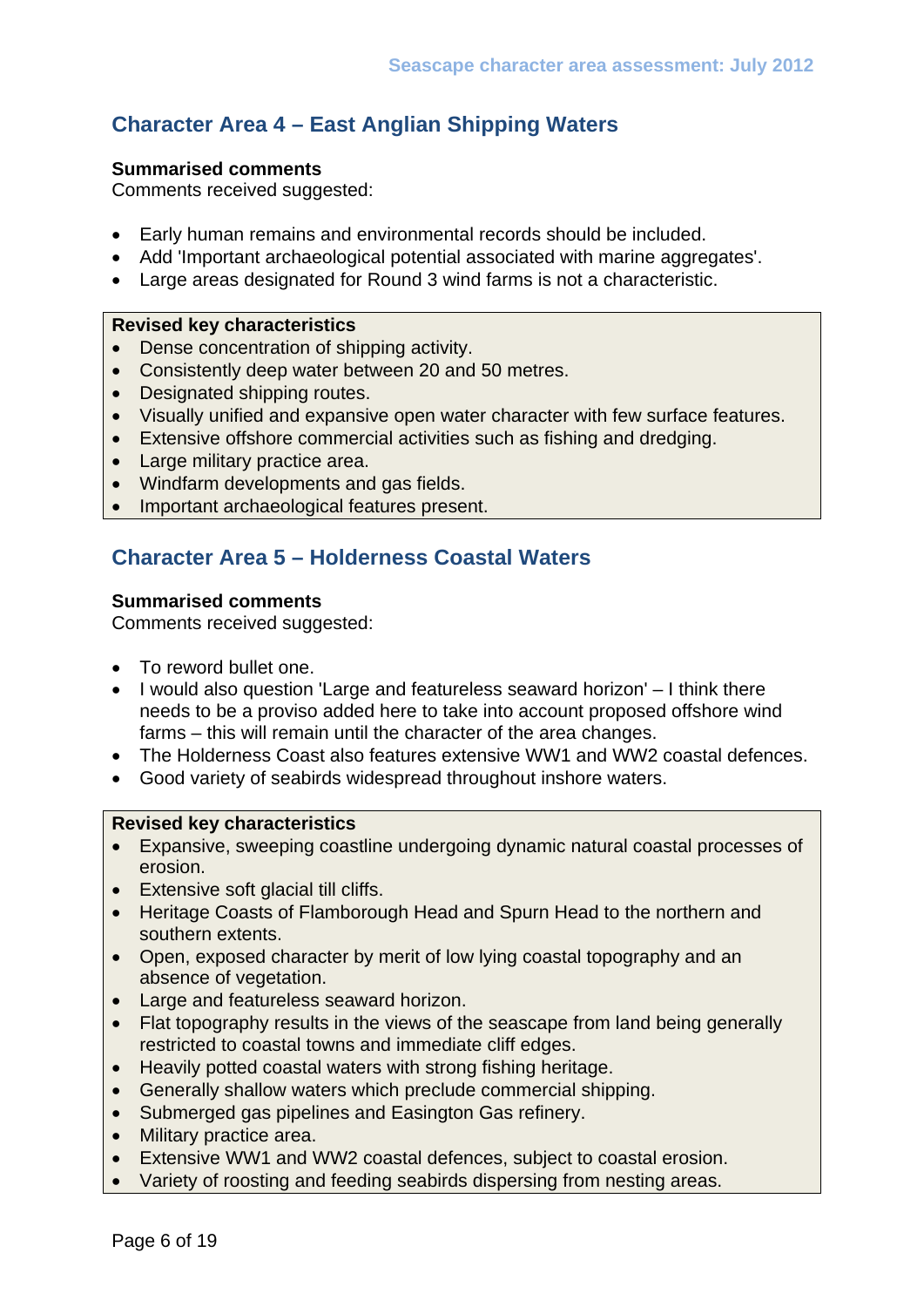## <span id="page-8-0"></span>**Character Area 6 – Humber Waters**

#### **Summarised comments**

Comments received suggested:

- First bullet: the inter-tidal mud and sand is more than just 'notable', is internationally important for birds. Also saltmarsh.
- On a point of accuracy, my understanding is that only part of the sediment that goes to build up the intertidal features in and around the Humber Estuary comes from the Holderness coast – much of it also comes from the wider North Sea.
- Re-wording: Views are animated by shipping traffic.
- A number of highly significant prehistoric boats have been recovered from this area.
- Revisions to bullets 9 and 12 required.

#### **Revised key characteristics**

- The second largest coastal plain estuary in the UK bounded by intertidal mud and sand flats and saltmarsh.
- Humber estuary drains approximately 20 per cent of the country.
- Consistently muddy waters derived from North Sea tidal dynamics and suspended sediment from erosion taking place along the Holderness coast.
- Internationally important for wildlife habitats and spawning grounds especially birds.
- Very large tidal range with constant and powerful tidal movements.
- Constantly dredged and maintained navigation canal associated with land uses along the internal shores.
- Waters host UK's largest port complex and waters are heavily trafficked with up to 40,000 ship movements per year.
- Views are significantly animated by shipping traffic.
- Extensive and complex mix of industrial, commercial, agricultural, residential and tourism estuary land uses which dominate views.
- Renowned for transportation and fishing heritage.
- Spanned inland by the Humber Bridge, the fifth largest single-span suspension bridge in the world.
- Divided from the sea by the dynamic and evolving sand spit of Spurn Head which is a designated feature for its geomorphology and habitats.
- Waters guarded at the mouth of the Humber by two early 20th century sand forts.
- Important archaeological features present.

## **Character Area 7 – East Midlands Coastal Waters**

#### **Summarised comments**

Comments received suggested:

• First bullet: change to 'demonstrating complex dynamic natural processes'.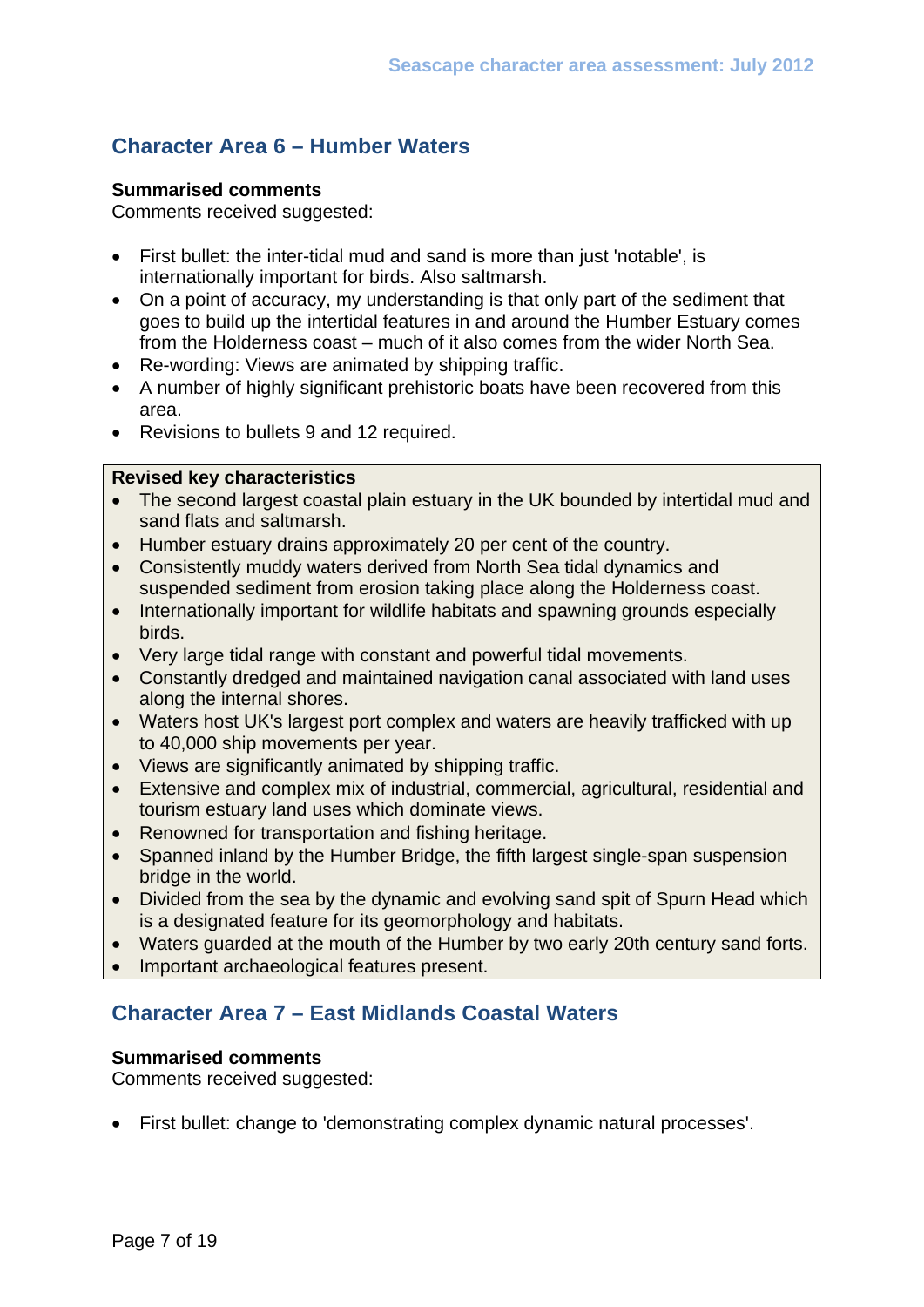- The historic character of the area is dominated by medieval and later land reclamation with areas of preserved ridge and furrow, isolated churches and deserted medieval villages, WW2 coastal defence infrastructure.
- There exists potential for the recovery of Mesolithic and Palaeolithic material from character area 7.
- Area 7, and most notably the area around Holme-next-the-Sea, is also significant for its buried peat deposits, again indicating palaeo landscape should be a key characteristic.
- Extensive saltmarsh and grazing marsh are important features that deserve a mention along the north Norfolk coast.
- We are unsure if 'designated' as a Royal Yachting Association (RYA) racing area' is the right terminology – revised to 'recognised'.
- Think the document should make reference to importance of coastal defence and beach replenishment activity which affects localised characteristics of intertidal sediment type and a mix of sea defences along the coastline.

- Flat, low lying coastal landscape demonstrating a complex array of dynamic natural processes.
- Wild and dynamic nature of the seascape with strong wave action over generally shallow waters.
- Shallow waters divided by a deeper water channel called The Well.
- Extensive submerged sand flats.
- Temporal seascape character heavily influenced by the tides and the exposure of vast sand flats at low tide.
- Extensive linear coastal geometry creating long sweeping views along the coastline and out to sea.
- Gently rolling dune systems and intertidal sand flats supporting a variety of coastal habitats and supporting a rich diversity of wildlife.
- Perception of land and sea is strongly influenced by dunes and intertidal areas which present a wild and remote character.
- Remote character influenced in places by concentrated urban settlements, commercial activities and both on and offshore wind farm developments.
- Sediment accretion influencing coastal economies.
- Coastal defence and beach replenishment activity.
- Recreational value of seascape represented by coastal resorts with much of the coastal waters recognised as RYA racing and sailing areas.
- Commercial offshore activities such as dredging and dumping have localised influence on benthic and pelagic environments.
- Important fisheries areas, particularly shellfish fisheries.
- Important archaeological features present.
- Significant for its buried peat deposits.
- WW2 coastal defence infrastructure.
- Extensive areas of salt marsh, and grazing marsh.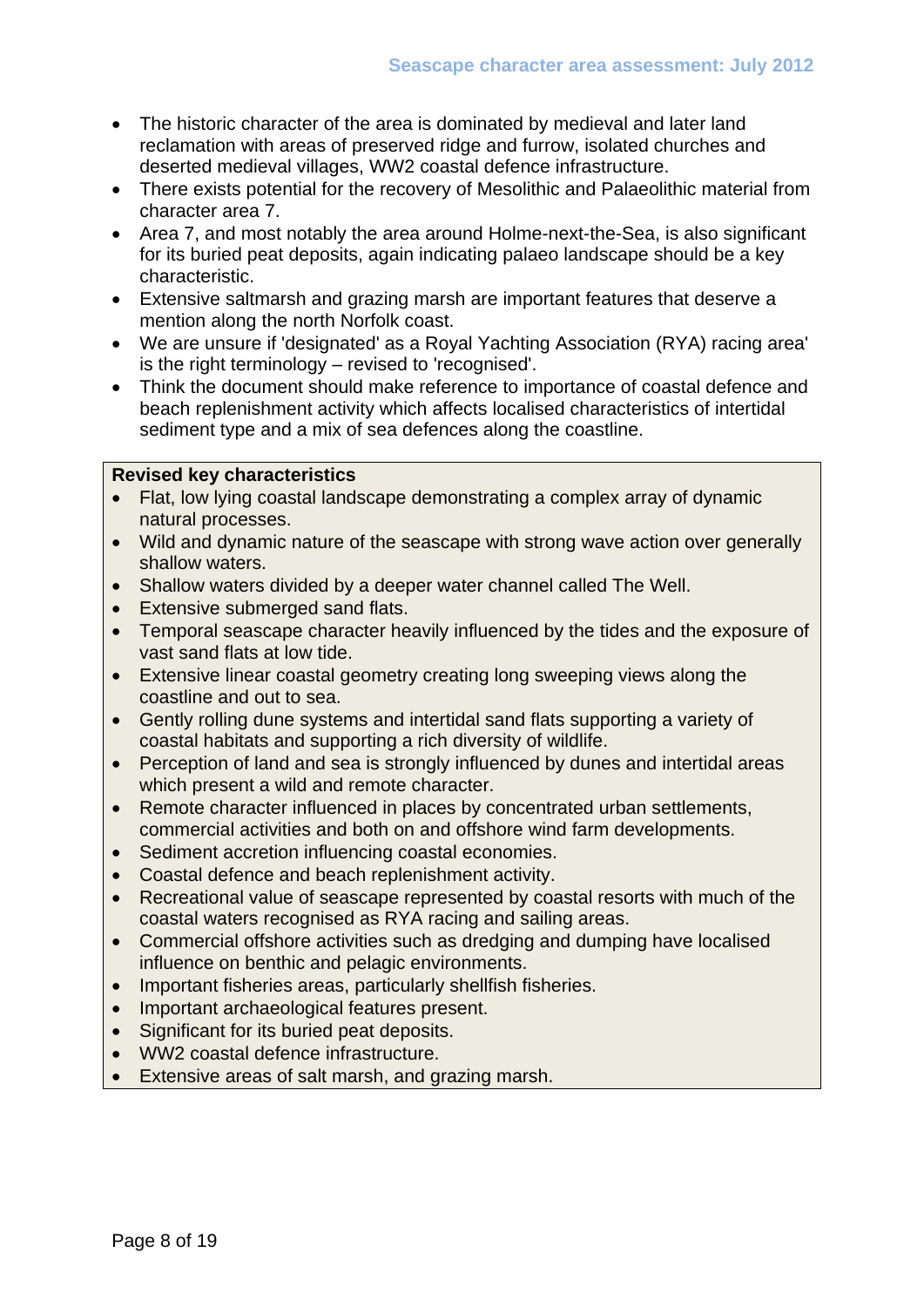## <span id="page-10-0"></span>**Character Area 8 – The Wash**

#### **Summarised comments**

Comments received suggested:

- The Wash is an 'embayment' and not an 'estuary'.
- Correction: Ely Cathedral is known as the Ship of the Fens and Boston parish church (St Botolph's) is the Boston Stump.
- A great deal of prehistoric interest, for example the Bronze Age peat beds.
- RAF Holbeach is designated as a military practice area bombing range on the Lincolnshire Wash.
- Military activities take place at Wainfleet and features associated with bombing ranges are evident within the site.
- The Wash and North Norfolk coast are home to more common seals than anywhere else in England.

- England's largest tidal embayment fed by multiple rivers.
- Tidal influence extending for considerable distances up main rivers with very shallow gradients.
- Extremely low lying coastal seascape containing extensive areas of inter-tidal sand banks, mudflats, saltmarsh and a complex network of tidal creeks and inlets.
- Temporal seascape character heavily influenced by the tides and the exposure of vast sand and mud flats at low tide.
- Hazardous navigation due to shallow waters and offshore sand banks.
- Natural deep water channel at the entrance connecting to shallower individual river channels.
- Seascape largely perceived at great distances creating panoramic views with extensive vistas to level horizons, including views of the coast on the far side of the embayment, especially from Hunstanton Cliffs and the coastal ridge behind the Eastern Wash.
- Generally remote and inaccessible seascape.
- Internationally important wildlife habitat designated as European marine site for a variety of wildlife habitats and species with mudflats supporting the largest numbers of migrating waterfowl of any site in the UK and waters providing important shellfish breeding habitats.
- Important fisheries, particularly shellfisheries.
- Very large tidal range with constant and powerful tidal movements.
- Broad visual associations with Lincolnshire Wolds to the north and the Carstone/Chalk escarpments to the east.
- Relatively sheltered apart from north easterly gales generally exposed character and changeable weather creates dynamic and variable experiences.
- Natural and remote character interrupted by commercial vessel movements in deeper waters.
- Small scale human activities are typically lost within the expansive landscape.
- Important archaeological features present.
- Military practice areas.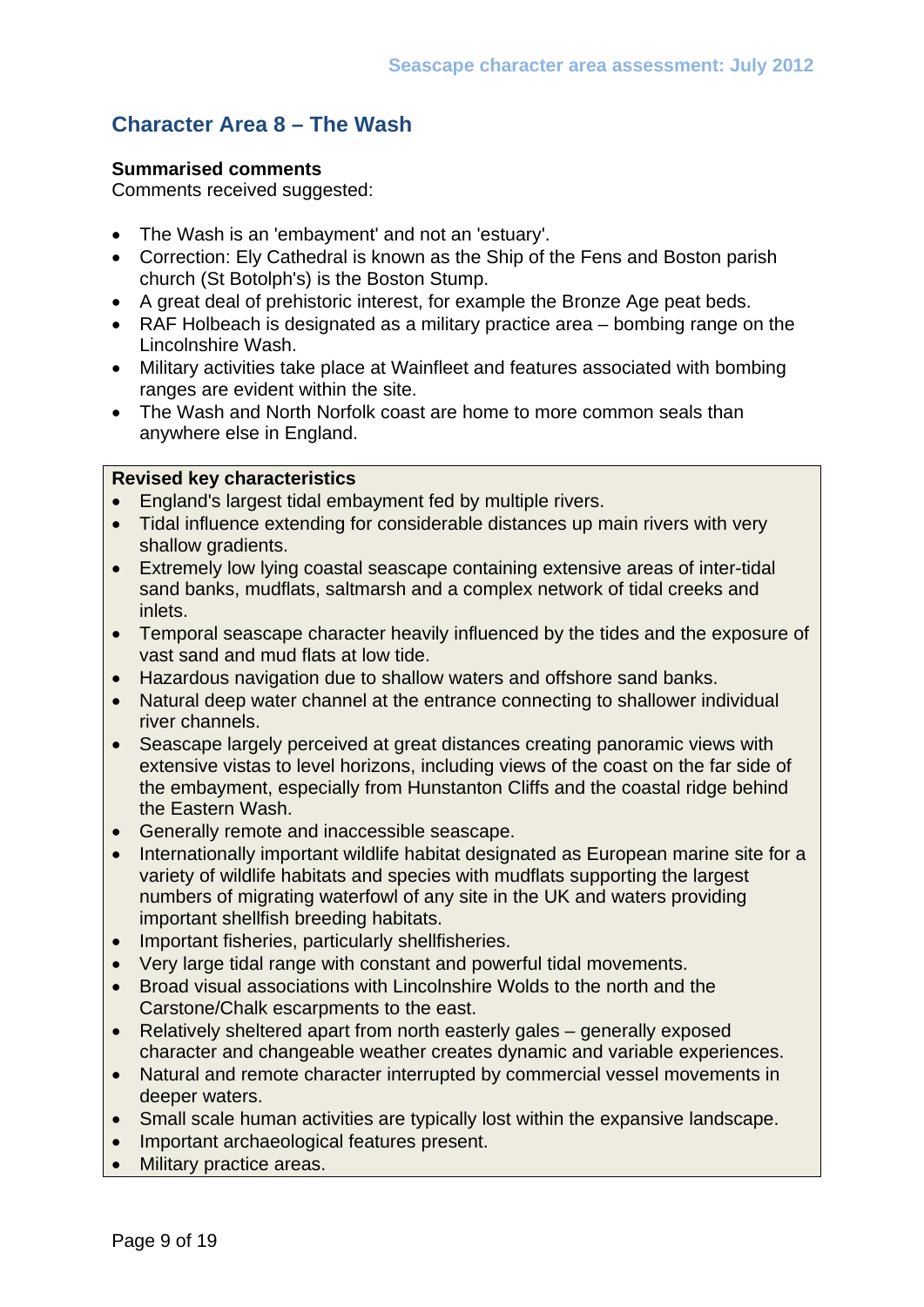<span id="page-11-0"></span>• Important area for marine mammals.

## **Character Area 9 – Norfolk Coastal Waters**

#### **Summarised comments**

Comments received suggested:

- At Holme-next-the-Sea, dune recession has revealed a complex of Bronze Age and later timber structures, including the so-called 'Seahenge'.
- Area 9 in particular is highly significant both archaeologically and palaeoenvironmentally.
- Some of the earliest human remains in the UK discovered on this coastline.
- The Wash and North Norfolk coast are home to more common seals than anywhere else in England.
- We would like to query the phrase 'heavily exploited waters' for shellfish.
- We are unsure that 'Widespread terrestrial and marine habitats' really make sense.
- We are unsure if 'designated' as RYA racing area' is the right terminology revised to 'recognised'.

- Extensive linear coastal geometry with open and exposed sandy beaches creating long sweeping views along the coastline and out to sea.
- Soft glacial till cliffs that are largely wild and unmanaged partly vegetated, prone to slippage through ground water infiltration and easily eroded at their toe.
- Wide variety of erosion protection measures implemented along much of the coastline.
- Extensive systems of offshore mobile sandbanks aligned with the curve of the coast.
- Extensive chalk reef habitat.
- Visual influence of Cromer Ridge.
- Very low lying in places, particularly at the coastal interface of the Norfolk broads where the sea is hidden from inland behind sea walls.
- Important fisheries areas, particularly for shellfish species.
- Presence of major shipping routes.
- The coastline is recognised as RYA sailing area.
- Submerged gas pipelines and Bacton Gas refinery associated with North Sea gas.
- Coastal holiday resorts.
- Remote character strongly influenced in places by concentrated urban settlements, commercial activities and both on and offshore wind farm developments.
- Important archaeological features present.
- Navigation restricted by shingle/sand banks.
- Important area for marine mammals.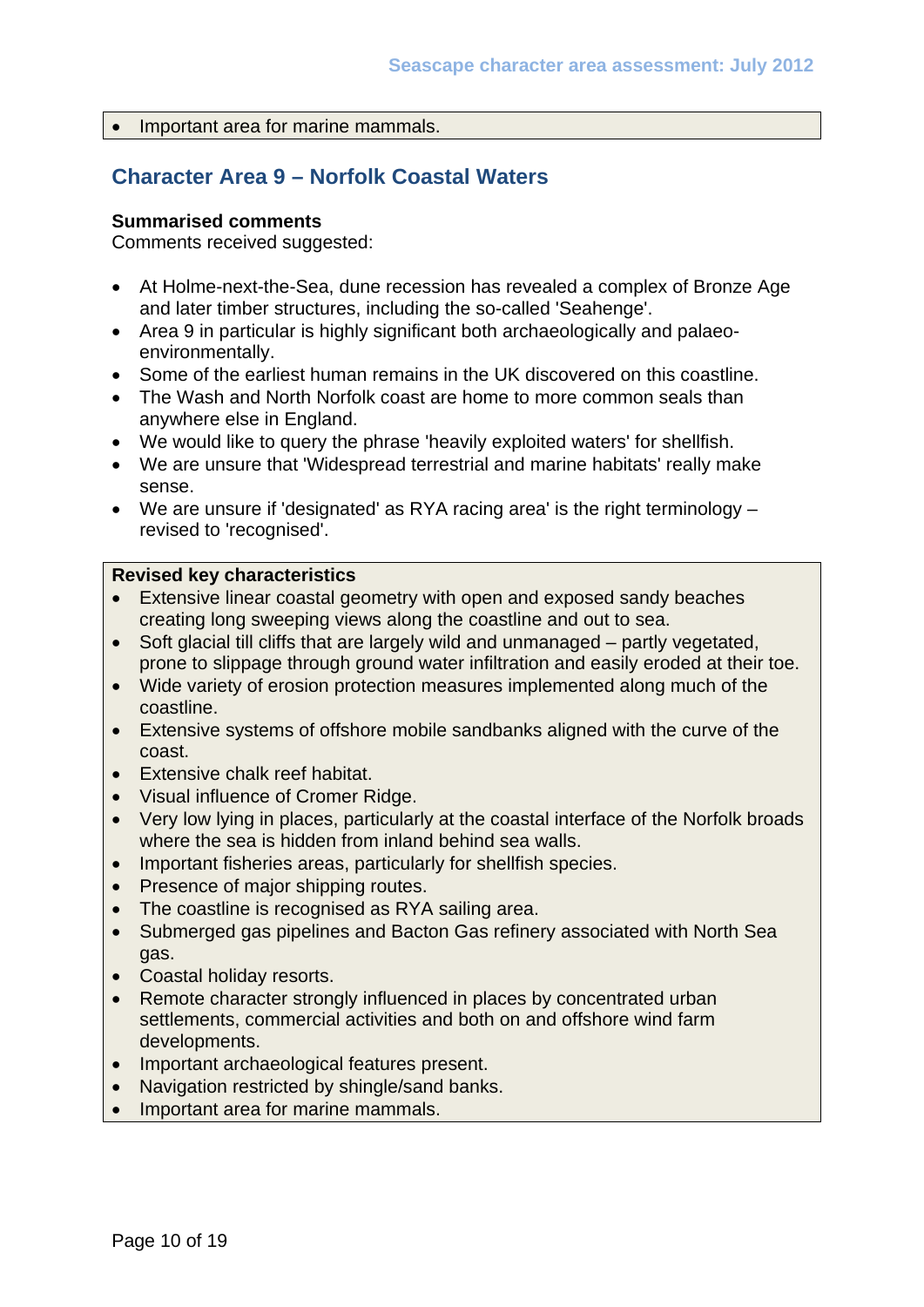# <span id="page-12-0"></span>**Character Area 10 – Suffolk Coastal Waters**

#### **Summarised comments**

Comments received suggested:

- Area 10 has a strong fishing heritage in terms of small fleets which have been active since the medieval period.
- Include rapidly eroding cliffs composed of gravels, sands and clays of the Pleistocene Crag Group.
- Soft cliffs should be mentioned as a bullet point as it is a key characteristic of the area.
- Add 'Important archaeological potential associated with marine aggregates.
- Correction: Colourful seafront coastlines lined by brightly painted beach huts. This is actually only true of very small sections – that is Felixstowe and Southwold and some of Aldeburgh. There are eight other coastal settlements which this description does not truly represent.
- Correction: Steeply sloping, shelved shingle beaches? Not all shingle and probably inaccurate to describe them as steeply sloping. The beaches are open in character.

#### **Revised key characteristics**

- A rich mixture of unique coastal lowland landscapes some of which submerged.
- Estuaries characterised by wildlife-rich salt-marsh and mudflat, with significant reclaimed freshwater marshes protected by earth-bank river walls.
- Estuaries bustling with recreational water craft.
- Low-lying coastline dominated by coastal processes and estuarine influences.
- Characterised by a nationally significant concentration of vegetated shingle structures, soft cliffs and coastal lagoon habitats with open sloping beaches.
- Colourful seafront town coastlines lined by brightly painted beach huts in some places.
- Dramatic and contrasting developments such as Sizewell nuclear power station, Orford Ness transmitting station and commercial port development at Felixstowe.
- Historic military defence of the coastline, leaving a number of associated structures.
- Large scale panoramic views of the seascape dominated by busy offshore North Sea shipping waters including static vessels.
- Important archaeological features present.
- A strong fishing heritage in terms of small fleets.
- Rapidly eroding low clifflines and shrinking saltmarshes.
- Long distance coastal footpath (Suffolk Coast Path)

# **Marine planning process**

The timetable for marine planning for the first two plan areas presents many challenges. Since April 2011 we have been working to develop our process alongside the production of the East Inshore and East Offshore marine plans. We have produced a number of reports for consultation including our Evidence and Issues Report and our Draft vision and objectives for the East marine plans report.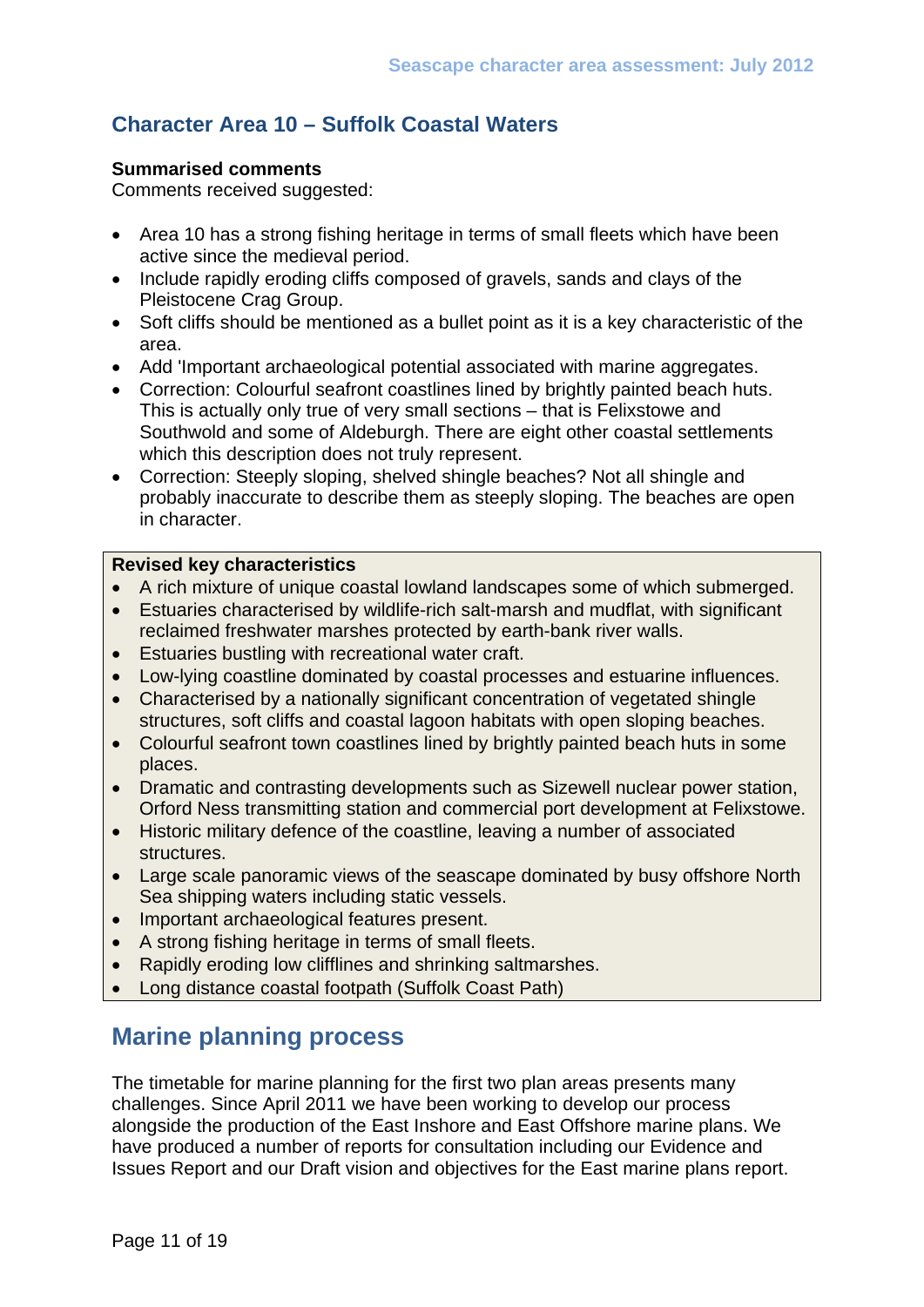<span id="page-13-0"></span>We have been working closely with our stakeholders to gain their views. We are currently working to develop our options process with the aim to producing a draft plan for the East Inshore and East Offshore areas by the end of September 2012 for submission to government, with public consultation on the draft plan to take place in early 2013. We are currently gathering evidence for consideration of the next areas for marine planning. Following an announcement in July, planning in these areas will commence in October 2012.

# **Towards seascape for marine plans**

As this report was commissioned by Natural England and produced by URS Scott Wilson we need to ensure that the proposed amendments are appropriate for its possible role within the production of marine plans. Once agreement is sought the finding from this report will be included in our evidence base for the current plan areas. The work carried out in this process will ensure the key characteristics for the East plan areas are considered during the development of policy and production of the first marine plans for England. This will support the inclusion of seascape within the planning process.

### **Lessons learned**

Unfortunately, due to the time constraints of the planning process, we have not been able to incorporate all of the comments raised during this consultation. We hope that suggestions, such as amendments to character area boundaries, could be considered in future studies and any revisions to a marine plan through further engagement with stakeholders at an earlier stage in the process. In terms of the East plan areas we recommend that comments derived from this consultation process are considered in any future characterisation study

#### **Future development**

On 1 August we will announce the next areas for marine planning. Following the announcement we would like start discussions for seascape characterisation in other areas around the English coast.

If you have any questions about the consultation or would like to talk to a member of the planning team please contact [planning@marinemanagement.org.uk](mailto:planning@marinemanagement.org.uk)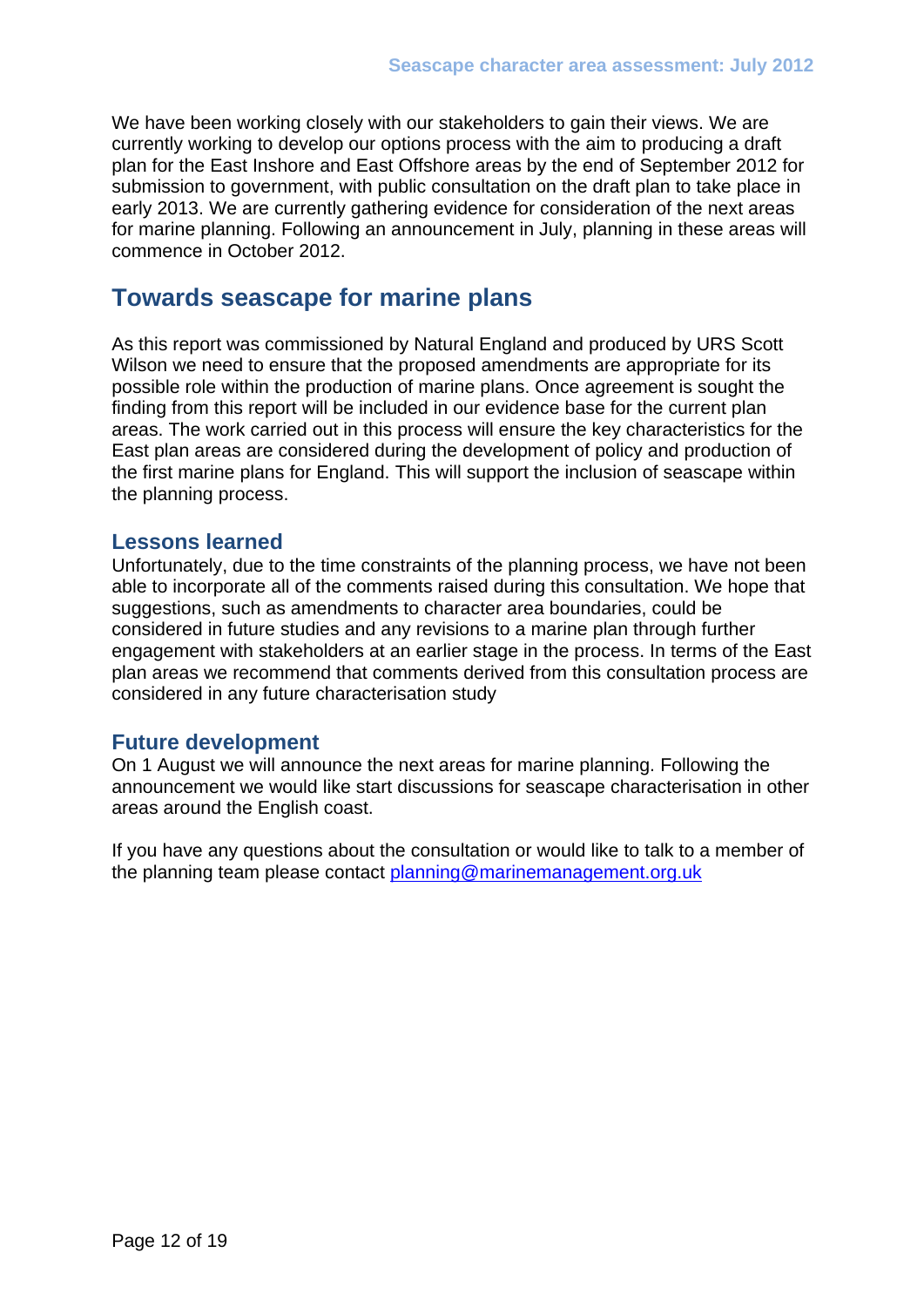# **Appendix 1: Character area map (URS Scott Wilson Report, Figure 1.13)**

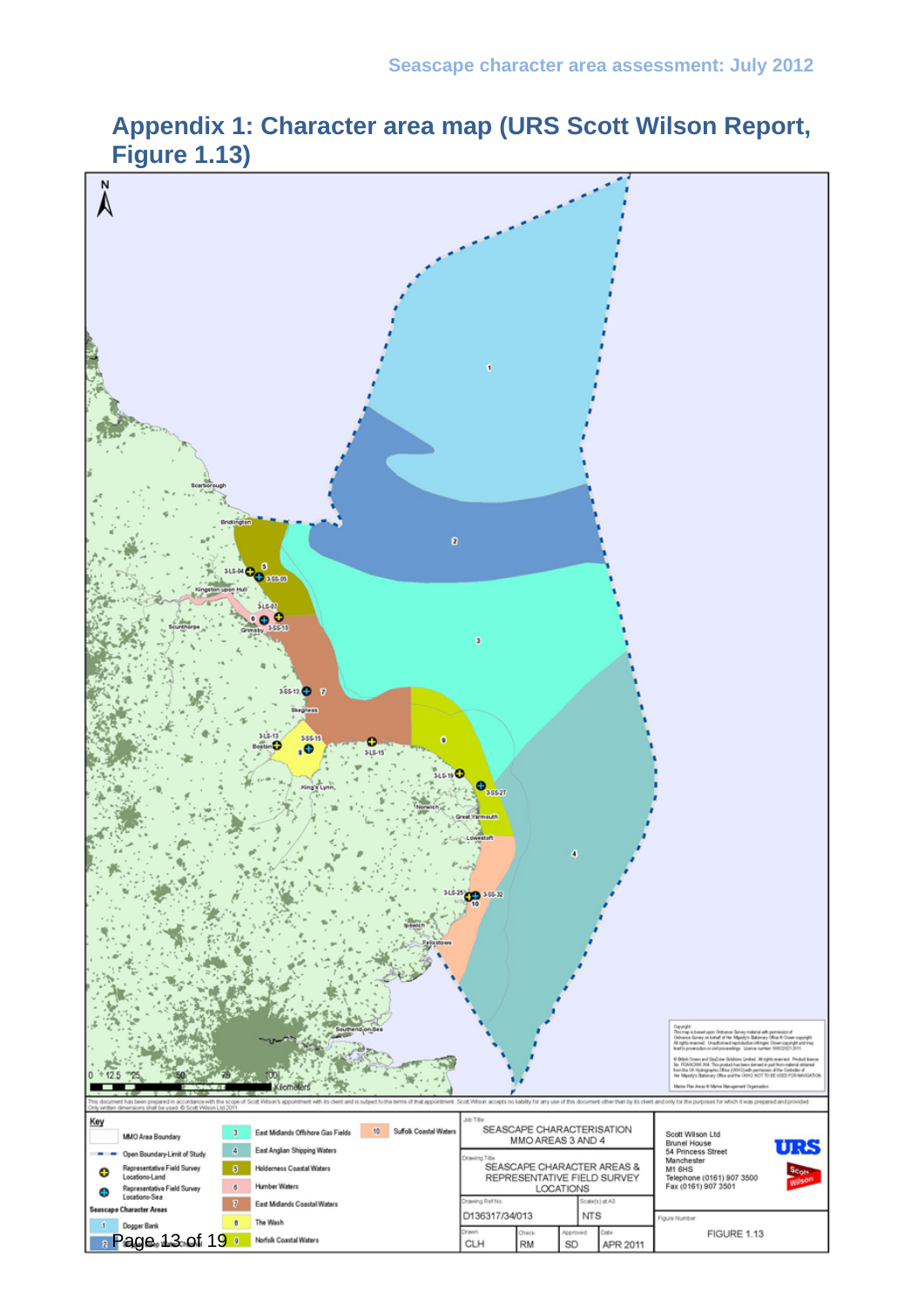# <span id="page-15-0"></span>**Appendix 2: Key characteristics (as defined by URS Scott Wilson)**

### **Character Area 1 – Dogger Bank**

#### **Key characteristics**

The key characteristics of the area are summarised below. The corresponding baseline data which informs the character definitions has been included in Appendix 4 and the associated field study reference sources have been included in Appendices 8 and 9.

- Extensive areas of relatively shallow waters.
- Visually unified and expansive open water character.
- Widespread sand bank habitat.
- Important for fish spawning habitats and fish nursery areas.
- Expansive seascape with few surface features.
- Important archaeological potential of 'Doggerland'.
- Large area designated for Round 3 wind farms.

#### **Character Area 2 – Dogger Deep Water Channel**

#### **Key characteristics**

The key characteristics of the area are summarised below. The corresponding baseline data which informs the character definitions has been included in Appendix 4 and the associated field study reference sources have been included in Appendices 8 and 9.

- West-to-east deep channel which cuts across the south of Dogger Bank, known as the Outer Silver Pit.
- Broad channel at 175 km at its widest point with waters deepening to between 60 and 70 metres in places.
- Expansive seascape with small concentrations of gas platforms.
- Significant fisheries area because of important fish spawning and nursery habitats.
- Once a lake with tributaries running into it from Dogger Bank.
- Designated as a military practice area.
- Major North Sea navigation route.
- Extensive area designated for Round 3 wind farms.
- Localised concentration of gas platforms.

#### **Character Area 3 – East Midlands Offshore Gas Fields**

#### **Key characteristics**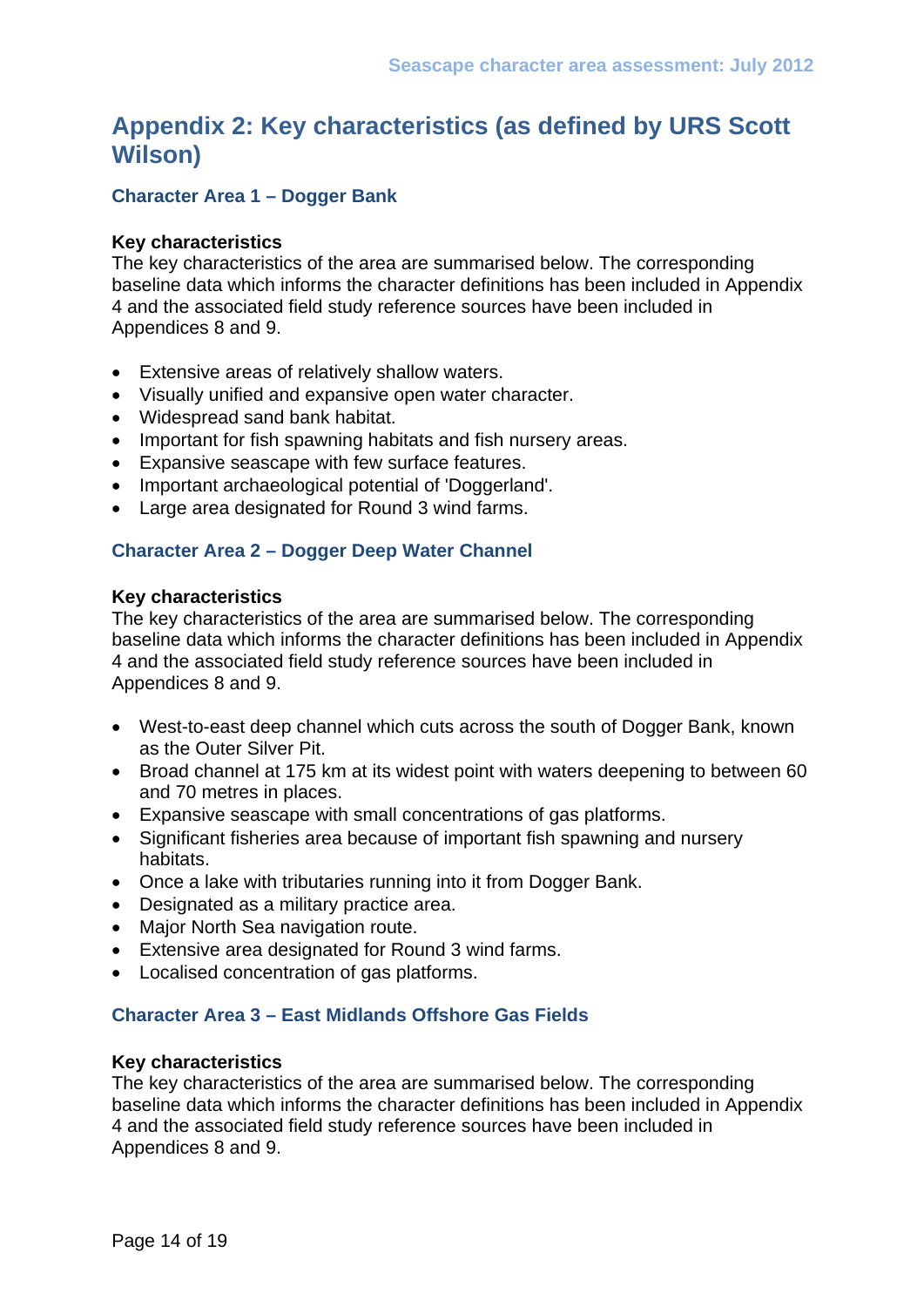- Concentrations of offshore gas extraction and aggregate extraction activities that are nationally important.
- Extensive shallow offshore waters generally below 30 metres.
- Represents some of the UK's most extensive stores of shallow subtidal sediments.
- Series of submerged long straight sand banks and tidal sand ridges which pose navigational difficulties.
- Widespread sand bank habitats that support large fish spawning and fish nursery grounds.
- Commercial offshore activities such as fishing, dredging and dumping have a localised influence on benthic and pelagic environments.
- Significant fisheries areas.

### **Character Area 4 – East Anglian Shipping Waters**

#### **Key characteristics**

The key characteristics of the area are summarised below. The corresponding baseline data which informs the character definitions has been included in Appendix 4 and the associated field study reference sources have been included in Appendices 8 and 9.

- Dense concentration of shipping activity.
- Consistently deep water between 20 and 50 metres.
- Designated shipping routes.
- Visually unified and expansive open water character with few surface features.
- Large areas designated for Round 3 wind farms.
- Extensive offshore commercial activities such as fishing and dredging.
- Large military practice area.
- Wind farm developments and gas fields.

### **Character Area 5 – Holderness Coastal Waters**

#### **Key characteristics**

- Expansive, sweeping, fragile coastline suffering from severe erosion.
- Extensive soft glacial till cliffs.
- Heritage coasts of Flamborough Head and Spurn Head to the northern and southern extents.
- Open, exposed character by merit of low lying coastal topography and an absence of vegetation.
- Large and featureless seaward horizon.
- Flat topography results in the views of the seascape from land being generally restricted to coastal towns and immediate cliff edges.
- Heavily potted coastal waters with strong fishing heritage.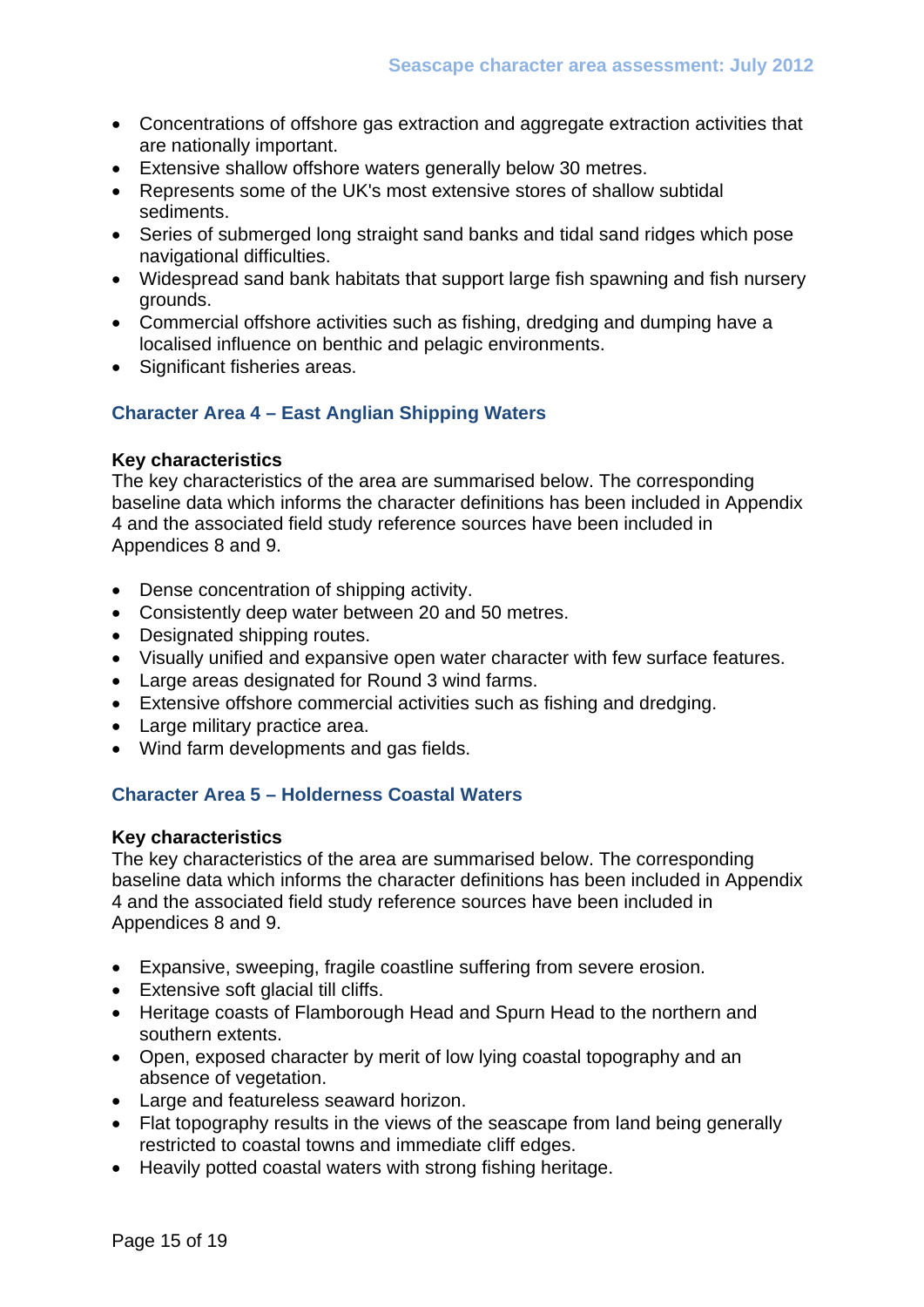- Generally shallow waters which preclude commercial shipping.
- Submerged gas pipelines and Easington Gas refinery.
- Military practice area.

### **Character Area 6 – Humber Waters**

#### **Key characteristics**

The key characteristics of the area are summarised below. The corresponding baseline data which informs the character definitions has been included in Appendix 4 and the associated field study reference sources have been included in Appendices 8 and 9.

- The second largest coastal plain estuary in the UK bounded by notable intertidal mud and sand flats.
- Humber estuary drains approximately 20 per cent of the country.
- Consistently muddy waters derived from tidal dynamics and suspended sediment from erosion taking place along the Holderness coast.
- Internationally important wildlife habitats and spawning grounds.
- Very large tidal range with constant and powerful tidal movements.
- Constantly dredged and maintained navigation canal associated with land uses along the internal shores.
- Waters host UK's largest port complex and waters are heavily trafficked with up to 40,000 ship movements per year.
- Views are dominated by shipping traffic.
- Extensive and complex mix of industrial, commercial, agricultural, residential and tourism estuary land uses which dominate views.
- Renowned for transportation and fishing heritage.
- Spanned inland by the Humber Bridge, the fifth largest single-span suspension bridge in the world.
- Divided from the sea by the dynamic and evolving sand spit of Spurn Head.
- Waters guarded at the mouth of the Humber by two early 20th century sand forts.

### **Character Area 7 – East Midlands Coastal Waters**

#### **Key characteristics**

- Flat, low lying dynamic coastal landscape demonstrating a complex array of natural processes.
- Wild and dynamic nature of the seascape with strong wave action over generally shallow waters.
- Shallow waters divided by a deeper water channel called The Well.
- Extensive submerged sand flats making navigation treacherous.
- Temporal seascape character heavily influenced by the tides and the exposure of vast sand flats at low tide.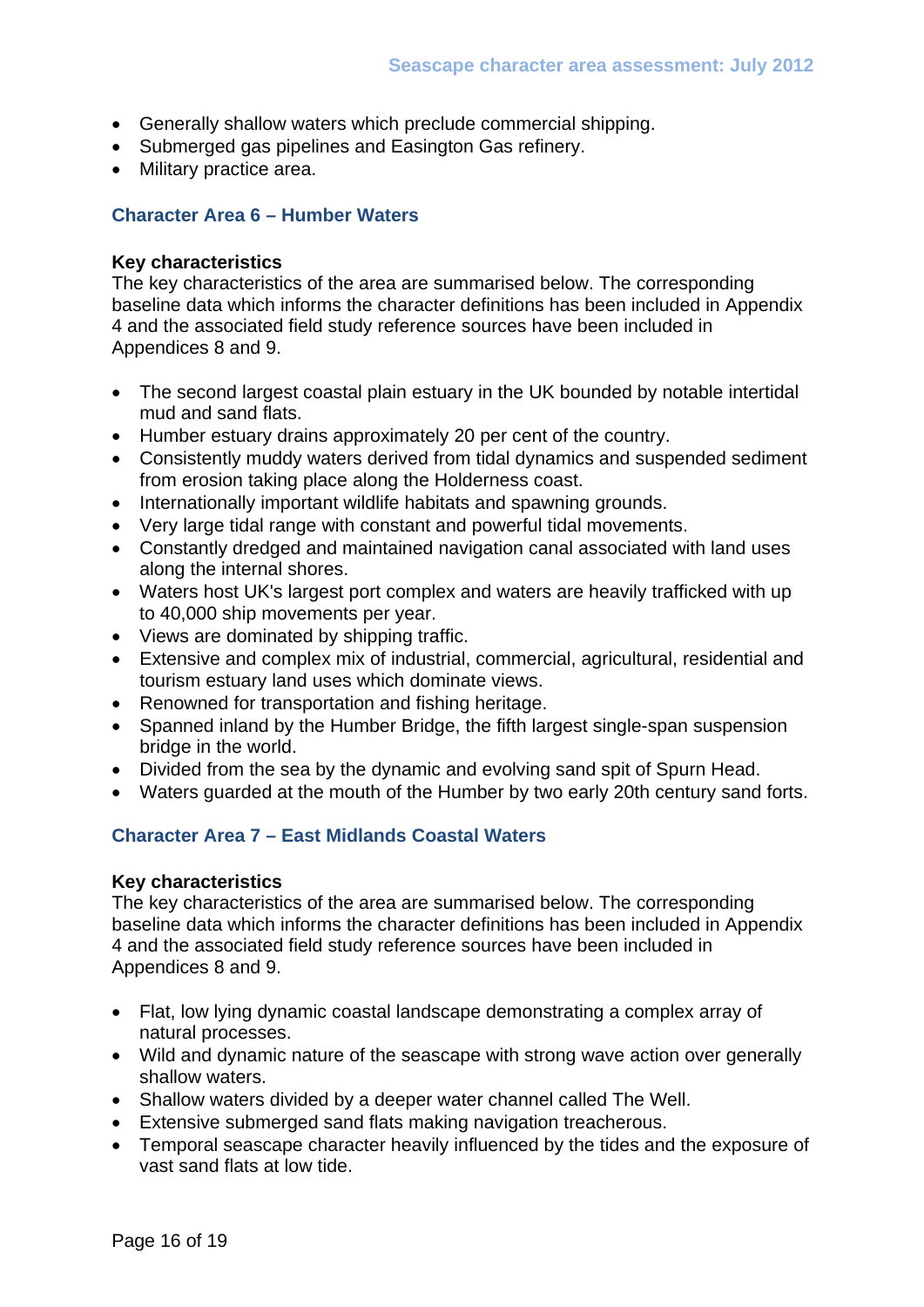- Extensive linear coastal geometry creating long sweeping views along the coastline and out to sea.
- Gently rolling dune systems and intertidal sand flats supporting a variety of coastal habitats and supporting a rich diversity of wildlife.
- Perception of land and sea is strongly influenced by dunes and intertidal areas which present a wild and remote character.
- Remote character influenced in places by concentrated urban settlements, commercial activities and both on and offshore wind farm developments.
- Sediment accretion influencing coastal economies and altering the perceptual associations with seascape.
- Recreational value of seascape represented by coastal resorts with much of the coastal waters designated as RYA racing and sailing areas.
- Commercial offshore activities such as dredging and dumping have localised influence on benthic and pelagic environments.
- Important fisheries areas, in particular shellfish fisheries.

## **Character Area 8 – The Wash**

#### **Key characteristics**

- England's largest tidal estuary.
- Extremely low lying coastal seascape containing extensive areas of inter-tidal sand banks and mudflats and a complex network of tidal creeks and inlets.
- Temporal seascape character heavily influenced by the tides and the exposure of vast sand and mud flats at low tide.
- Hazardous navigation due to shallow waters and offshore sand banks.
- Natural deep water channel at the entrance to The Wash provides access to inland navigable channels to what were once coastal ports.
- Seascape largely perceived at great distances creating panoramic views with extensive vistas to level horizons.
- Generally remote and inaccessible seascape.
- Internationally important wildlife habitat with mudflats supporting the largest numbers of migrating waterfowl of any site in the UK and waters providing important shellfish breeding habitats.
- Important fisheries with particular importance to shellfisheries.
- Very large tidal range with constant and powerful tidal movements.
- Broad visual associations with Lincolnshire Wolds to the north and Cromer Ridge to the east.
- Exposed character and changeable weather creates dynamic and variable experiences.
- Natural and remote character challenged by commercial vessel movements in deeper waters.
- Small scale human activities are typically lost within the expansive landscape.
- Noteworthy landmarks generally appear at great distance, Ely Cathedral known as the 'Boston stump' and the dramatic Hunstanton Cliffs.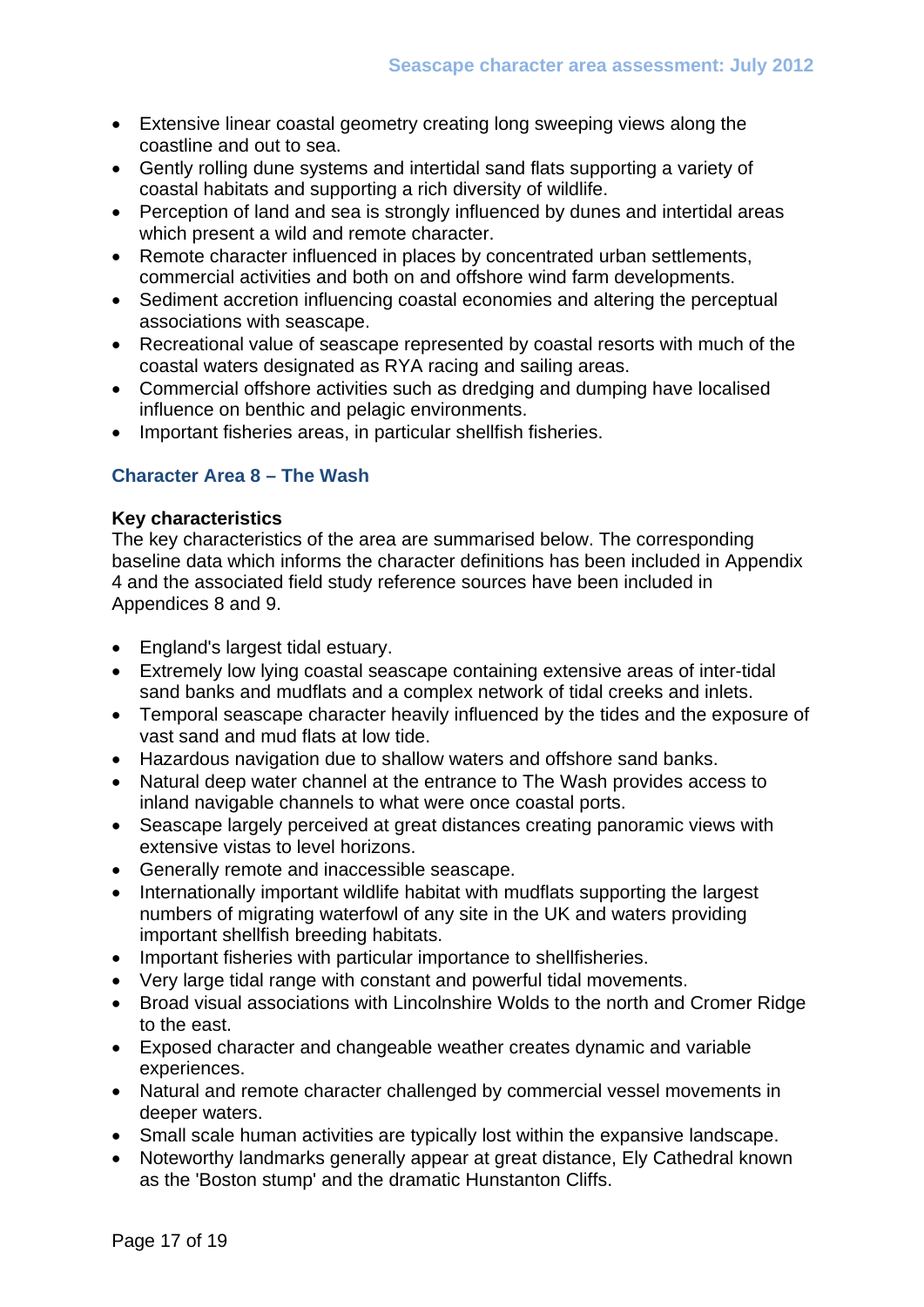### **Character Area 9 – Norfolk Coastal Waters**

#### **Key characteristics**

The key characteristics of the area are summarised below. The corresponding baseline data which informs the character definitions has been included in Appendix 4 and the associated field study reference sources have been included in Appendices 8 and 9.

- Extensive erosion of soft glacial till cliffs.
- Wide variety of erosion protection measures implemented along the coastline.
- Relatively inhospitable marine environment with few safe havens for marine users except ports of Great Yarmouth and Lowestoft.
- Extensive chalk reef habitat.
- Visual influence of Cromer Ridge.
- Very low lying in places, particularly at the coastal interface of the Norfolk broads.
- Widespread terrestrial and marine habitats supporting a diverse ecosystem.
- Heavily exploited waters, particularly for shellfish species.
- Presence of major offshore shipping routes challenges natural character.
- Much of the coastline is designated as RYA sailing areas.
- Submerged gas pipelines and Bacton Gas refinery associated with North Sea gas.
- Coastal holiday resorts.
- Remote character strongly influenced in places by concentrated urban settlements, commercial activities and both on and offshore wind farm developments.

#### **Character Area 10 – Suffolk Coastal Waters**

#### **Key characteristics**

- Suffolk Coast and Heaths Area of Outstanding Natural Beauty and heritage coast designations recognise a rich mixture of unique and vulnerable coastal lowland landscapes.
- Low-lying coastline dominated by coastal processes and estuarine influences.
- Unified coastal interface with a nationally significant concentration of vegetated shingle structures and coastal lagoon habitats.
- Colourful seafront coastlines lined by brightly painted beach huts.
- Steeply sloping shelved shingle beaches.
- Prolific wildlife value, particularly bird life.
- Dramatic and contrasting developments such as Sizewell nuclear power station, Orford Ness transmitting station and commercial dock development at Felixstowe.
- Historically heavily defended coastline.